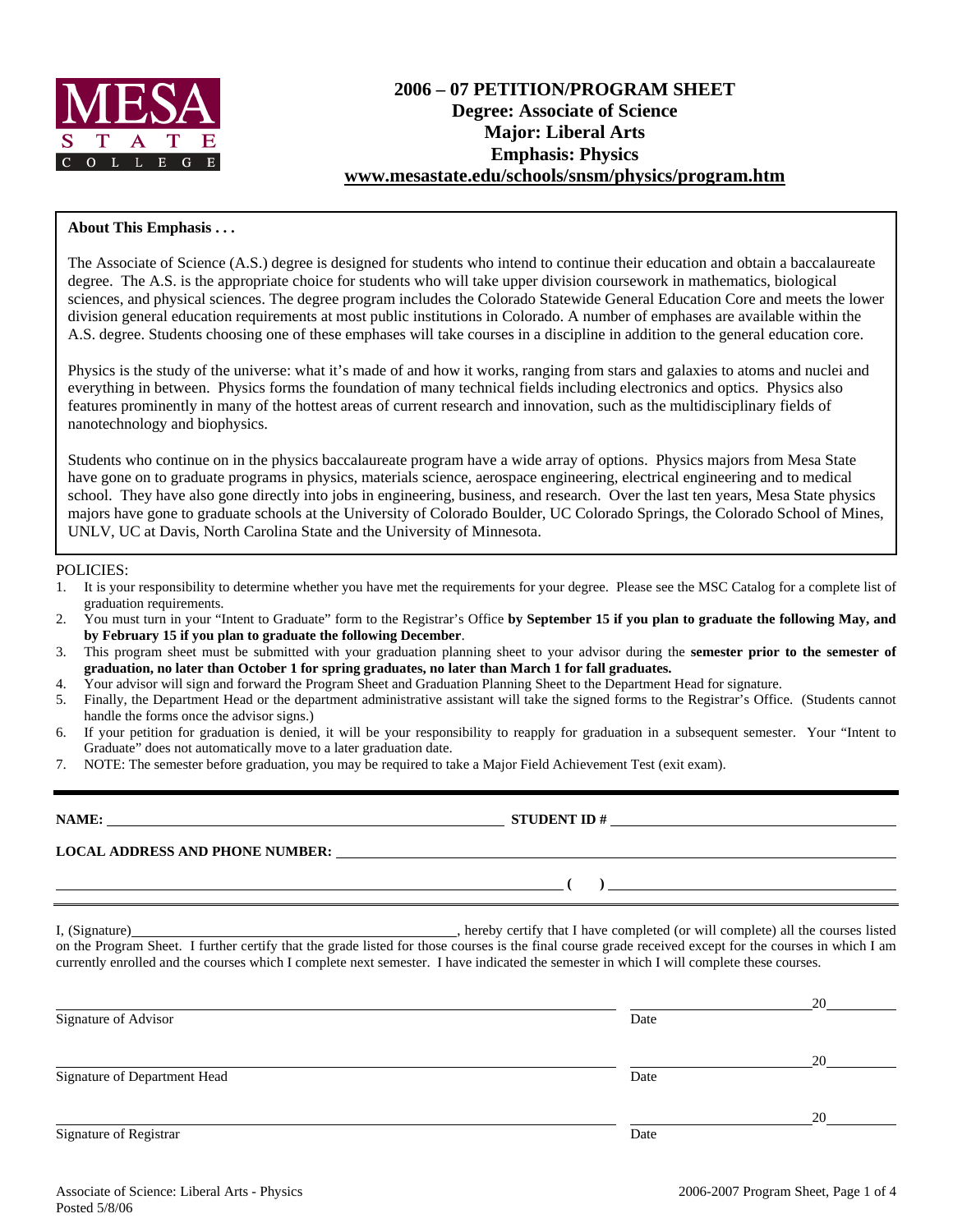- 60 semester hours are required for the Associate of Science degree. Must meet the academic residency requirements.
- A cumulative grade point average of 2.0 or higher must be maintained for all courses taken and a grade point average of 2.5 or higher must be earned in the Physics area of emphasis.
- No more than one "D" may be used in completing major requirements.
- A grade of "C" or higher must be earned in all general education courses in order to be accepted for the transfer under the Core Transfer Agreements.
- No double counting is allowed between general education requirements and major requirements.
- It is recommended that students work closely with a faculty advisor when selecting appropriate courses and scheduling classes.

| <b>GENERAL EDUCATION REQUIREMENTS (33 Semester Hours)</b>                                                                              |                                                               |  |  |  |  |  |  |
|----------------------------------------------------------------------------------------------------------------------------------------|---------------------------------------------------------------|--|--|--|--|--|--|
| Credit<br>Grade<br>No.<br>Term<br>Year<br>Trns/Subs<br>Course                                                                          | Credit<br>Grade<br>Term<br>Trns/Subs<br>Course<br>No.<br>Year |  |  |  |  |  |  |
| English and Speech: ENGL 111 and 112, SPCH 102 (9 semester                                                                             | <b>Social and Behavioral Sciences: (6 Semester Hours)</b>     |  |  |  |  |  |  |
| hours, must earn a grade of "C" or above in ENGL 111 and 112)                                                                          | (Minimum of 2 different disciplines)                          |  |  |  |  |  |  |
| ${\rm ENGL}$<br>111<br>$\frac{3}{2}$                                                                                                   |                                                               |  |  |  |  |  |  |
| <b>ENGL</b><br>112<br>$\overline{3}$                                                                                                   |                                                               |  |  |  |  |  |  |
| <b>SPCH</b><br>102<br>$\overline{\mathbf{3}}$                                                                                          |                                                               |  |  |  |  |  |  |
| Physical Sciences/Math/Statistics (12 semester hours)                                                                                  | Humanities (6 semester hours)                                 |  |  |  |  |  |  |
| Science (minimum 8 semester hours)                                                                                                     | (Minimum of 2 different disciplines)                          |  |  |  |  |  |  |
|                                                                                                                                        |                                                               |  |  |  |  |  |  |
|                                                                                                                                        |                                                               |  |  |  |  |  |  |
|                                                                                                                                        |                                                               |  |  |  |  |  |  |
|                                                                                                                                        |                                                               |  |  |  |  |  |  |
|                                                                                                                                        |                                                               |  |  |  |  |  |  |
| Math/Statistics (minimum 4 semester hours, MATH 113 or higher, must earn a "C" or above) MATH 151 suggested                            |                                                               |  |  |  |  |  |  |
|                                                                                                                                        |                                                               |  |  |  |  |  |  |
|                                                                                                                                        |                                                               |  |  |  |  |  |  |
| *MATH 151 may count as the general education mathematics requirement. This will leave a balance of 11 hours of free general electives. |                                                               |  |  |  |  |  |  |
|                                                                                                                                        |                                                               |  |  |  |  |  |  |
|                                                                                                                                        |                                                               |  |  |  |  |  |  |
| Kinesiology (2 semester hours) KINE/HPWA 100 and one KINA/HPWE/Selected DANC course                                                    |                                                               |  |  |  |  |  |  |
| Course<br>Term<br>Trns/Subs<br>Credit<br>Grade<br>Year<br>No.                                                                          | Trns/Subs<br>Credit<br>Grade<br>Term<br>Year<br>Course<br>No. |  |  |  |  |  |  |
| KINE/HPWA<br>100<br>$\mathbf{1}$                                                                                                       | <b>KINA/HPWE</b><br>$\overline{1}$                            |  |  |  |  |  |  |
|                                                                                                                                        |                                                               |  |  |  |  |  |  |
| Physics Emphasis Requirements (13 Semester Hours)                                                                                      |                                                               |  |  |  |  |  |  |
|                                                                                                                                        |                                                               |  |  |  |  |  |  |
| Trns/Subs<br>Year<br>Course<br>No.<br>Credit<br>Grade<br>Term                                                                          | Trns/Subs<br>Course<br>No.<br>Credit<br>Grade<br>Term<br>Year |  |  |  |  |  |  |
| <b>PHYS</b><br>131<br>$\overline{4}$                                                                                                   | <b>PHYS</b><br>231<br>$\overline{3}$                          |  |  |  |  |  |  |
| <b>PHYS</b><br>$\frac{1}{2}$<br>131L                                                                                                   |                                                               |  |  |  |  |  |  |
| <b>PHYS</b><br>132<br>$\sim$ 4                                                                                                         |                                                               |  |  |  |  |  |  |
| 132L<br><b>PHYS</b>                                                                                                                    |                                                               |  |  |  |  |  |  |

| Electives (12 Semester Hours) Any college level undergraduate courses excluding KINA/HPWE. |     |        |       |      |      |           |        |     |        |       |      |      |           |
|--------------------------------------------------------------------------------------------|-----|--------|-------|------|------|-----------|--------|-----|--------|-------|------|------|-----------|
| Course                                                                                     | No. | Credit | Grade | Term | Year | Trns/Subs | Course | No. | Credit | Grade | Term | Year | Trns/Subs |
|                                                                                            |     |        |       |      |      |           |        |     |        |       |      |      |           |
|                                                                                            |     |        |       |      |      |           |        |     |        |       |      |      |           |
|                                                                                            |     |        |       |      |      |           |        |     |        |       |      |      |           |
|                                                                                            |     |        |       |      |      |           |        |     |        |       |      |      |           |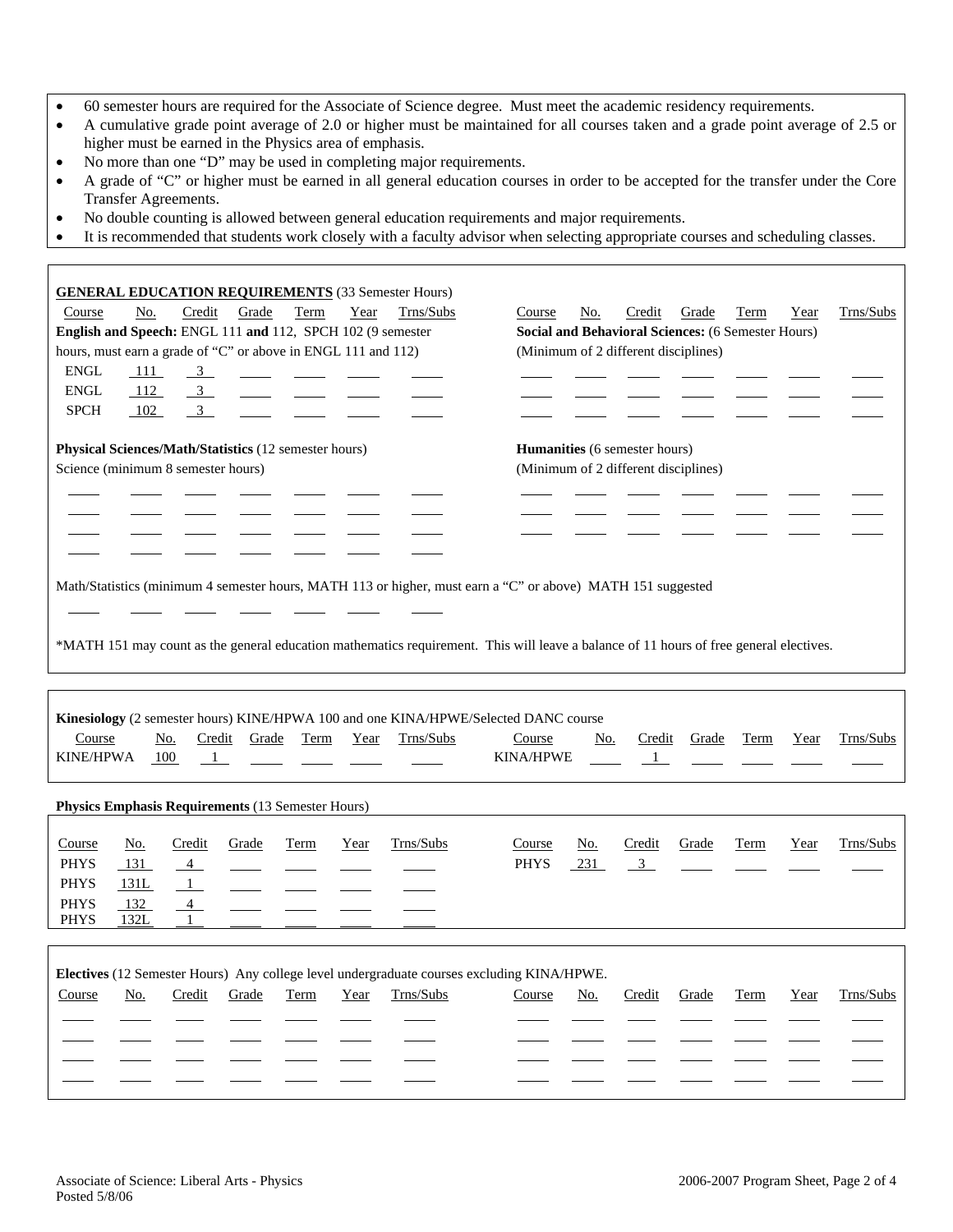#### **GENERAL EDUCATION REQUIREMENTS** (minimum 33 Semester Hours)

**English and Speech – 9** Semester Hours ENGL 111 **and** ENGL 112 **or** ENGL 129 *(by permission)* **And** SPCH 102 (required)

See current Mesa State College Catalog for list of courses that fulfill the requirements below.

#### **Mathematics and Science – minimum 12** Semester Hours

Minimum 4 semester hours in Math and minimum 8 semester hours in Science. Both lecture and Lab must be taken in all courses having both. MATH 151 Calculus I is recommended.

**Humanities – 6** semester hours. Minimum of two different disciplines required.

**Social and Behavioral Sciences – 6** semester hours. Minimum of two different disciplines required.

#### **OTHER REQUIREMENTS** (2 Semester Hours)

**Kinesiology – 2** Semester Hours

Each student must take KINE/HPWA 100 together with one KINA/HPWE/Selected DANC course. See current catalog for listing.

**Physics Emphasis Requirements** (13 Semester Hours)

Required Courses

PHYS 131 Fundamental Mechanics PHYS 131L Fundamental Mechanics Lab PHYS 132 Electromagnetism and Optics PHYS 132L Electromagnetism and Optics and Lab PHYS 231 Modern Physics

**Electives:** 12 semester hours.

Students are required to participate in exit examinations or other programs deemed necessary to comply with the college accountability requirement. All degree requirements must be completed as described above. Any exceptions or substitutions must be recommended in advance by the faculty advisor and approved by the Department Head.